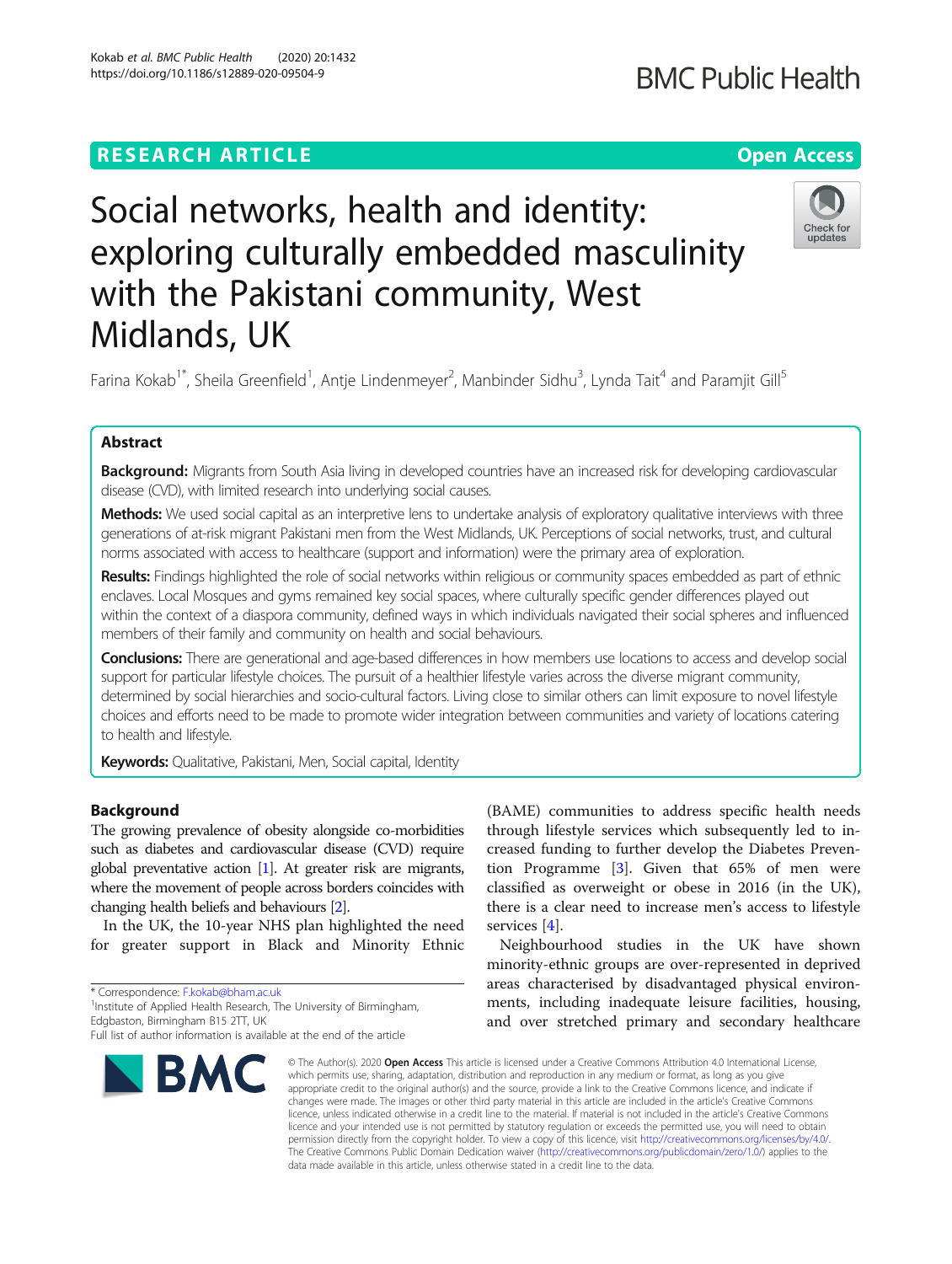facilities [ [5,](#page-10-0) [6\]](#page-10-0). The worst neighbourhood environment for the White majority is comparatively better than that of minority-ethnic groups in the UK [[6,](#page-10-0) [7\]](#page-11-0).

# The Pakistani community

The South Asian diaspora is one of the largest migrant groups within high-income countries, with the largest community in Europe residing in the United Kingdom (1,174,983 out of 2,255,000 Pakistanis in Europe living in the UK) [\[8](#page-11-0)]. However, the health behaviours of this community reflect the patterns found in their ancestral countries of origin [\[9](#page-11-0), [10](#page-11-0)]. Members of the migrant South Asian community in the UK, USA and Canada continue to have a high prevalence of diabetes and coronary heart disease (due to smoking, poor diet, alcohol and low physical activity levels), despite comparatively greater access to healthcare services in their host country [[9,](#page-11-0) [11](#page-11-0)] . Currently, 7.4 million people in the UK are living with heart and circulatory disease, where one in seven men compared to one in 12 women die from coronary heart disease (CHD) [[12\]](#page-11-0). However, over the past few decades there has been a decline in the mortality associated with CVD in the UK [\[12\]](#page-11-0). In addition, a study in Pakistan found that CHD, which is higher amongst men compared to women, contributes to the growing threat of CVD in South Asia [[13](#page-11-0)]. Internationally, lower socio-economic status continues to be detrimental to non-White ethnic groups with regard to their susceptibility to CHD compared to their White counterparts [[14\]](#page-11-0). For example, Pakistanis living in the UK continue to live in areas of greater deprivation than their Indian counterparts [[14](#page-11-0)] and have great risk for developing CHD (8 and 6% respectively) [\[15](#page-11-0)].

In part, this is a reflection of how healthcare campaigns and local policies have failed to incorporate measures to support interaction and integration of migrant, minority-ethnic community members within preventative healthcare services [[16\]](#page-11-0).

Furthermore, health and social policies fail to consider the nuanced socio-cultural and religious differences that influence engagement with healthcare providers and access to healthcare information [ [17](#page-11-0)]. As a heterogeneous group, there are marked differences in the prevalence of illness and disease within the South Asian diaspora [\[18](#page-11-0)]. Compared to Indian men, the risk of CVD, coronary heart disease (CHD), diabetes and associated mortality is higher amongst Pakistani men and they are more likely to live in some of the most socio-economically deprived areas of the UK, with low income, poor educational attainment, and continue to face discrimination [[15](#page-11-0), [19](#page-11-0)].

Specifically, mass migration to the UK, from the province of Kashmir in Pakistan during the 1960s, has resulted in a community comprised of first-generation migrants as well as a growing young cohort of second and third-generation descendants who are trying to accommodate non-traditional, Western practices while balancing acculturation and their migrant status [\[20](#page-11-0)]. Often, they live in inner-city and urban former industrial areas such as the West Midlands in concentrated settlements i.e. ethnic enclaves [[21](#page-11-0)–[23\]](#page-11-0).

# Social capital and migrant health

Research has highlighted the importance of social networks and network-based resources in the management of health conditions and development of self-care support [\[24\]](#page-11-0). In terms of migration, recent migrants can benefit from the security that social networks provide and build on existing social capital within microcosms, that can help find work, housing and support that is not available elsewhere [[25\]](#page-11-0). However, there has been debate around the positive 'buffering' effect on health due to living in residential areas with a high ethnic minority concentration [[26\]](#page-11-0), that provides protection from racism through increased social Involvement in social networks may be negatively influenced by low socio-economic status that undermines community networks and relationships [\[27](#page-11-0)].

In order to better understand the socio-cultural factors relevant to these groups and how they influence health behaviours, the theory of social capital was applied. The theory of social capital can facilitate an understanding of how social networks and resources within an individual's community (physical and social resources) can contribute towards shaping health beliefs and behaviours. There are several definitions of social capital, but for the purpose of our research, we understand social capital as "resources embedded in and acquired from social networks and interactions based on connecting ties, trust and reciprocity, through which members of a collective can attain various ends or outcomes that are of benefit for the individual/collective" [[25,](#page-11-0) [27](#page-11-0)]. At an individual level, social capital provides a pool of resources from other members of the social network that the individual belongs to [\[28\]](#page-11-0). For healthcare, the social network is a tool to access the social capital to obtain information about health behaviours, support to undertake lifestyle change (diet or exercise) and justify said behaviour [\[29](#page-11-0)]. Social networks are structures that can provide individuals with 'companionship, advice, emotional support and practical assistance' [[30\]](#page-11-0).

A review of social capital literature identified a lack of consistency in the operationalisation of social capital where migrants, even those having high socio-economic backgrounds, can lack bridging social capital due to limited connections with local people [[31](#page-11-0)]. Within social networks or ties, individuals can form bonds (with similar) and bridges (with different) members of the neighbourhood. Networking within the local neighbourhood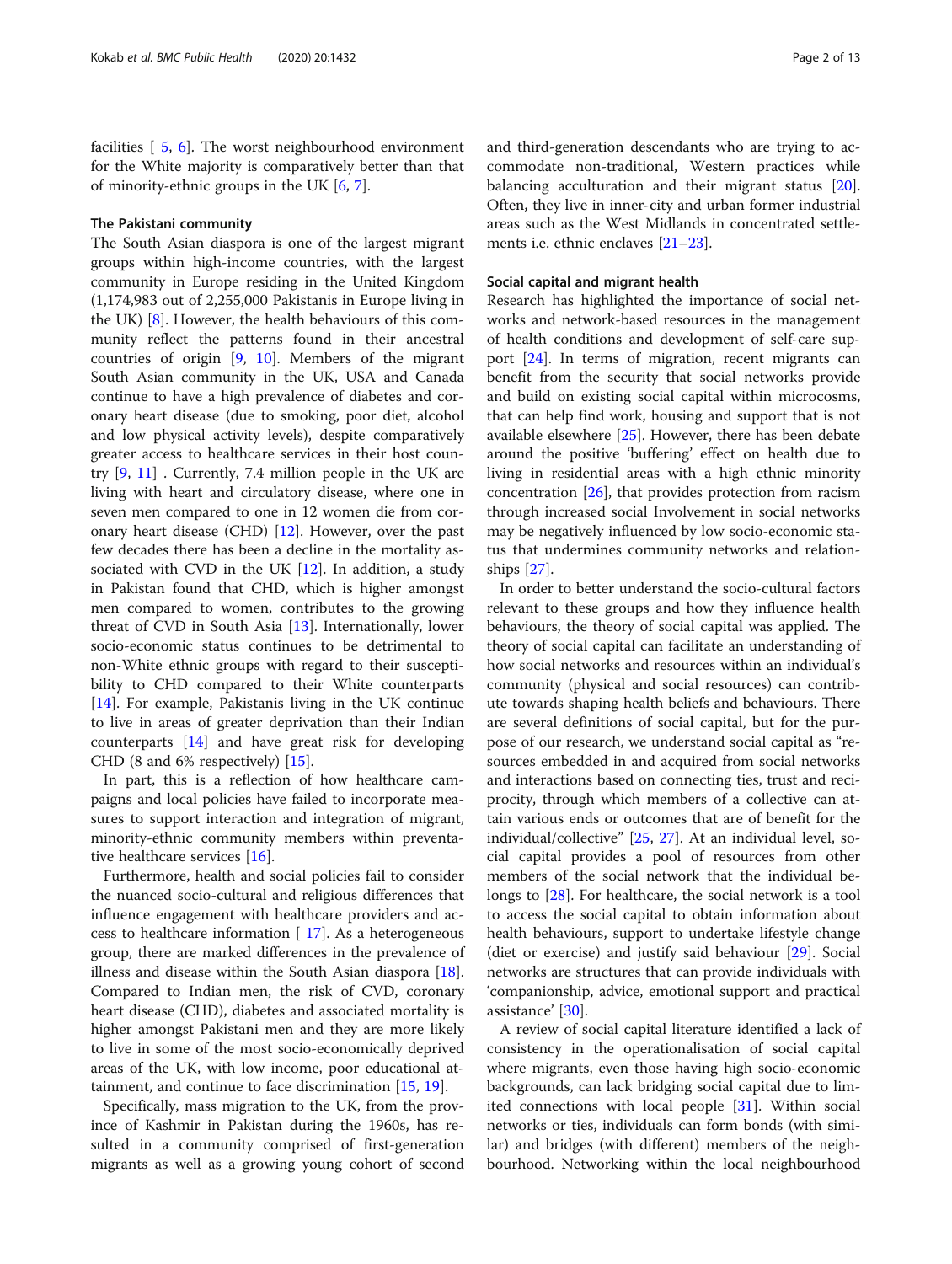can be beneficial; research on social structures within communities in the Netherlands noted positive associations between neighbourhood-based social capital and life satisfaction for residents who spend significant time in their community [[32](#page-11-0)]. A mixed-method study, guided by Bourdieu's theory of practice, found that the resources necessary to create social capital (cultural capital, ability to socially network) differ according to the socio-economic status of the neighbourhood, but living in affluent areas did not guarantee access to beneficial social networks [[33](#page-11-0)]. However, there is limited research on networking within minority-ethnic groups who are often mobile and have a more dynamic perception of community, neighbourhood and social capital [\[34](#page-11-0)].

There is an assumption that individuals from minority ethnic groups have the appropriate social or familial support to manage or prevent health conditions [\[35](#page-11-0)], where a lack of social capital could influence the health inequalities faced by members of the Pakistani community. Links between social capital and self-care are seldom researched in relation to chronic disease management but could indicate the importance of developing network-centred approaches for engaging socially and economically deprived groups [[36](#page-11-0)]. Research exploring cardiac rehabilitation, physical activity and CHD in the South Asian community have uncovered gender based socio-cultural barriers for women, and the role of empowerment, communication, relationships and the environment [\[37](#page-11-0)–[40\]](#page-11-0).

Pakistani Muslim men's 'relational, emotional and intimate dimensions' are underexplored. However, research by Britton (2019) with Muslim families highlighted the shifting gender and generational relations, in particular, changing masculine roles as a consequence of racism and marginalisation due to sociopolitical concerns such as 'islamophobia' and stereotyping of Pakistani Muslim men after incidents such as the 'Rotherham grooming' cases [[41](#page-11-0)]. The 'Rotherham child exploitation scandal' consisted of organised child sexual abuse in the northern English town of Rotherham predominantly by British-Pakistani men and the media framing had an adverse impact on the Muslim community [\[42](#page-11-0)]. Pakistani men face social constraints and isolation (similar to other Muslim ethnic minority men who are not Pakistani) within work environments due to cultural differences resulting in limited networking opportunities. At times, Pakistani men reject mainstream identities especially when living in socio-economically deprived areas ('ghettos') [\[17](#page-11-0), [43](#page-11-0)].

Within the context of our research, social capital, in particular, social networks, are viewed as the mechanisms which Pakistani men can use to achieve their desired health goals. For these men, there are fundamental factors including culturally embedded patriarchy and the generally strong ethos for practising Islam (that can vary between families and individuals) intertwined with the need to maintain certain cultural norms when living in areas of high minority-ethnic density that influence the chances of achieving health goals [[44](#page-11-0), [45](#page-11-0)].

However, there is insufficient research explicitly exploring social support concerning health beliefs and lifestyle choices using an interpretive theoretical lens, especially where the focus is on one minority ethnic community, such as the Pakistani community, rather than a mixed-ethnic cohort (South Asian).

# Method

# Aim

We explore migrant Pakistani men's views on health behaviours related to CVD prevention (diet and exercise) and social support for achieving these behaviours within the local community. Social capital is used as an interpretive lens to understand how social networks, trust and cultural norms can shape Pakistani men's access to health information and support a healthy lifestyle.

# Design

A community-based interpretive qualitative study with in-depth, face-to-face interviews, and completion of the convoy model diagram to help illustrate individual social networks [\[46\]](#page-11-0).

# Setting

Participants were recruited during October 2013–February 2014 from across the West Midlands and in particular Birmingham. Birmingham has the highest concentration of South Asian individuals (13.4% of the total population of South Asians living in the UK) compared to other parts of the UK, with the largest non-White group being Pakistani (15.4% of minority ethnic groups) [\[47,](#page-11-0) [48](#page-11-0)].

# Sampling, access and recruitment

Issues such as literacy, language, translation, knowledge of research, cultural advocacy for taking part in the research (trust and a sense of belonging), obtaining consent, as well as transportation to research facilities were taken into consideration  $[49]$  $[49]$  $[49]$ . In the context of our research, ethnic concordance with the researcher encouraged involvement and shared understanding through a shared language and socio-cultural background [[50](#page-11-0)–[53](#page-11-0)].

Participants were recruited using purposive sampling through community businesses that were spatially proximal to members of the Pakistani community [\[54](#page-11-0)]. The business areas acted as enabling places and encouraged participation [[55](#page-11-0)]. We approached a selection of business districts in Birmingham due to their strong ties with members of the local Pakistani community, who acted as 'gate-keepers' and 'Research advocates'. For this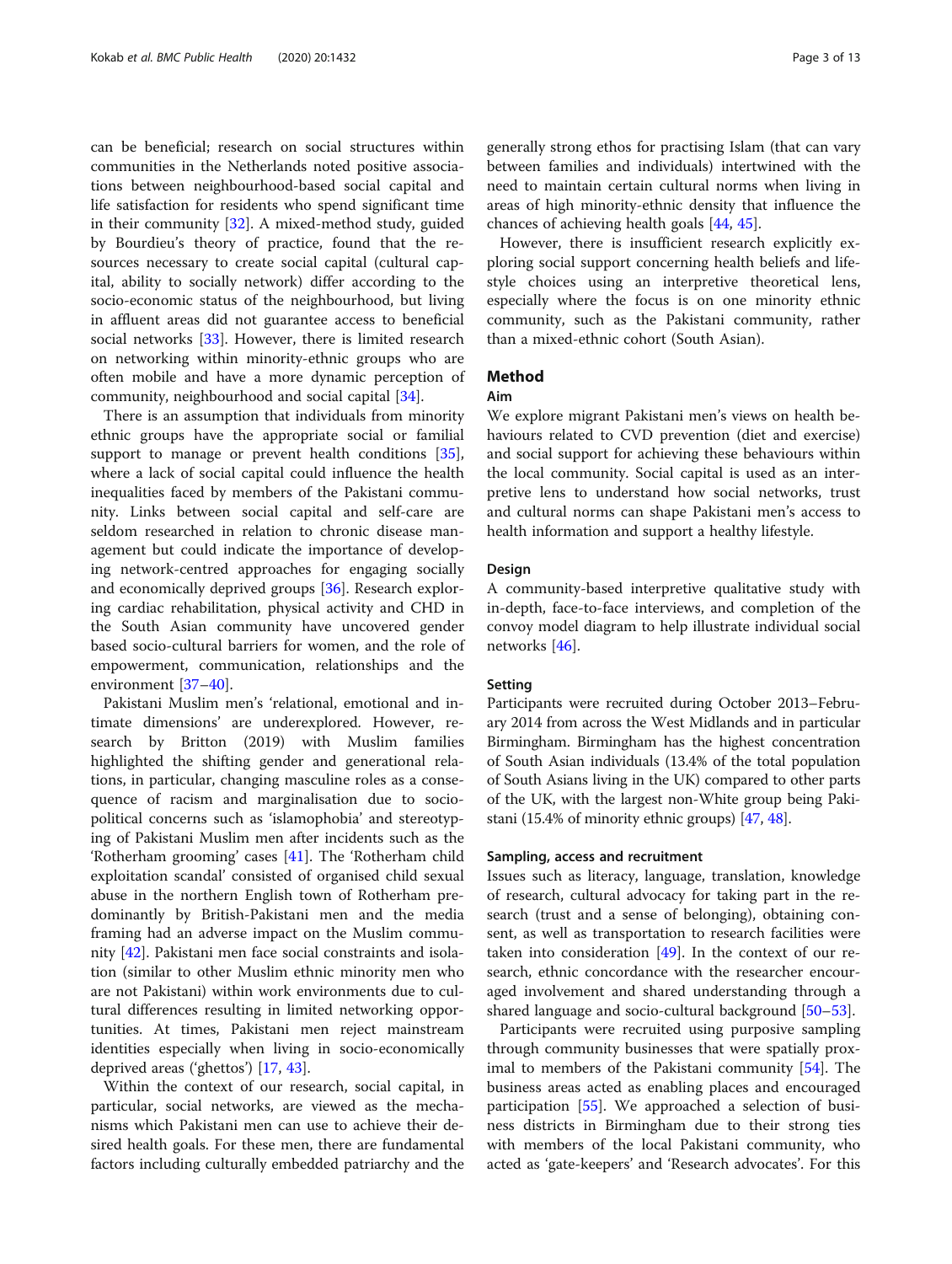project, 'Research advocates' were defined as members of the community who were willing to promote recruitment and participation through their social connections and build rapport with members of the local community. Word-of-mouth advertising, third sector organisations, social media (i.e. Facebook) and snowballing [[56\]](#page-11-0) were used in conjunction with the businesses. The study information was presented to participants using 1) information sheets, 2) oral advertisements, 3) lay-led posters and 4) informative 'posts' sent through local volunteering services emailing lists.

#### Participants

Participants' characteristics are outlined in Table 1.

# Developing the topic guide

Interviews were designed to explore the influence of social networks, trust and cultural norms (as social capital) in forming health behaviours related to preventing cardiovascular disease [\[57](#page-11-0)]. The topic guide was piloted with four voluntary participants from the community, who were approached to take part in interviews prior to recruitment for the main study, to explore its strengths and weaknesses and the ability to translate questions into Urdu (the language predominantly spoken in Pakistan) [\[58](#page-12-0)]. As a response to feedback from participants, the topic guide was further developed to avoid dichotomous responses in Urdu as some questions became close-ended when translated. Consequently, the piloted topic guide included components of the social capital theory including social networks, trust and cultural norms with changes that better suited the nature of this investigation as it 'outlined key issues and subtopics to be explored with the participants' [[59](#page-12-0)]. A copy of the interview guide can be provided upon request.

# Data collection

Participants were invited to take part in a one-to-one interview that would last an hour in a location of their choice (home, work, business place they were recruited

Table 1 Characteristics of male participants

| <b>Generation</b>   |               |   | Age 18-29 Age 30-49 Age 50 and over IMD |                                        |
|---------------------|---------------|---|-----------------------------------------|----------------------------------------|
| First $(n=8)$       | $\mathcal{L}$ |   |                                         | 5: $n = 6$<br>4: $n = 1$<br>$3: n = 1$ |
| Second $(n = 12)$ 8 |               | 3 | $\left( \right)$                        | 5: $n = 10$<br>4: $n = 2$              |
| Third $(n = 1)$     |               |   |                                         | $5: n = 1$                             |

Index of Multiple Deprivation (IMD) level of  $1 =$  least and  $5 =$  most deprivation First generation (Born in the subcontinent migrated directly/indirectly to the UK)

Second generation (Born in the UK or received formal education from the age of 5)

Third generation (Born in the UK and at least one parent from the second-generation)

from, or at the University) and in their preferred language (English, Urdu or Punjabi). The interview process involved introducing the study (verbally and/or giving an information sheet, in Urdu or English), completing the Convoy model diagram [[60](#page-12-0)], and the interview. The Convoy model proposed by Kahn and Antonucci (1980) is a framework for observing social network development over time [\[60](#page-12-0)]. The diagram consists of a series of concentric circles, with the individual at the centre and the importance and proximity decreasing with each progressing circle. Participants were asked to write their name in the centre of their circles and then place the names of individuals (e.g. mother or sister) based on the importance of that relationship. The names of relationships were placed on one of three circles, where the first innermost circle was for the most important relationships, and with each progressing circle the relationships became less important. Although, the Convoy model was designed to collect data on the effects of ageing on social networks, it has been applied to other contexts such as accessing health information and support [\[61](#page-12-0)]. The diagram has also been used to explore components of social capital to understand better the relationship between social networks, across age (younger and older), socioeconomic status and lifestyle choices [\[40,](#page-11-0) [62\]](#page-12-0). Our purpose was to elicit a personalised illustration of relationship networks, achieve conceptual equivalence (same understanding of a concept in all languages) of different terms (e.g. social networks) and use it to elicit discussions on social relationships and trust. The model was used purely to elicit discussion on social networks, irrespective of participant age. At times participants referred to websites and images on their phones to illustrate their points (without prompt).

# Ethics

All data were stored in accordance with University of Birmingham ethical guidelines. Ethical approval was given by The University of Birmingham Science, Technology, Engineering, and Mathematics Ethical Review Committee application number: ERN\_13–0450. All participants provided written consent to take part in the research and were informed of their right to withdraw.

# Analysis

Data collection was an on-going and iterative process where transcribing and coding occurred simultaneously until saturation was reached [[63](#page-12-0)].

The interviews were carried out between October 2013 and February 2014, audio-taped on encrypted recorders, transcribed verbatim (as well as anonymised), and where necessary translated into English (by FK and checked by MS and PG)  $[64, 65]$  $[64, 65]$  $[64, 65]$  $[64, 65]$ . NVivo 11 software was used to manage the data during analysis. A South Asian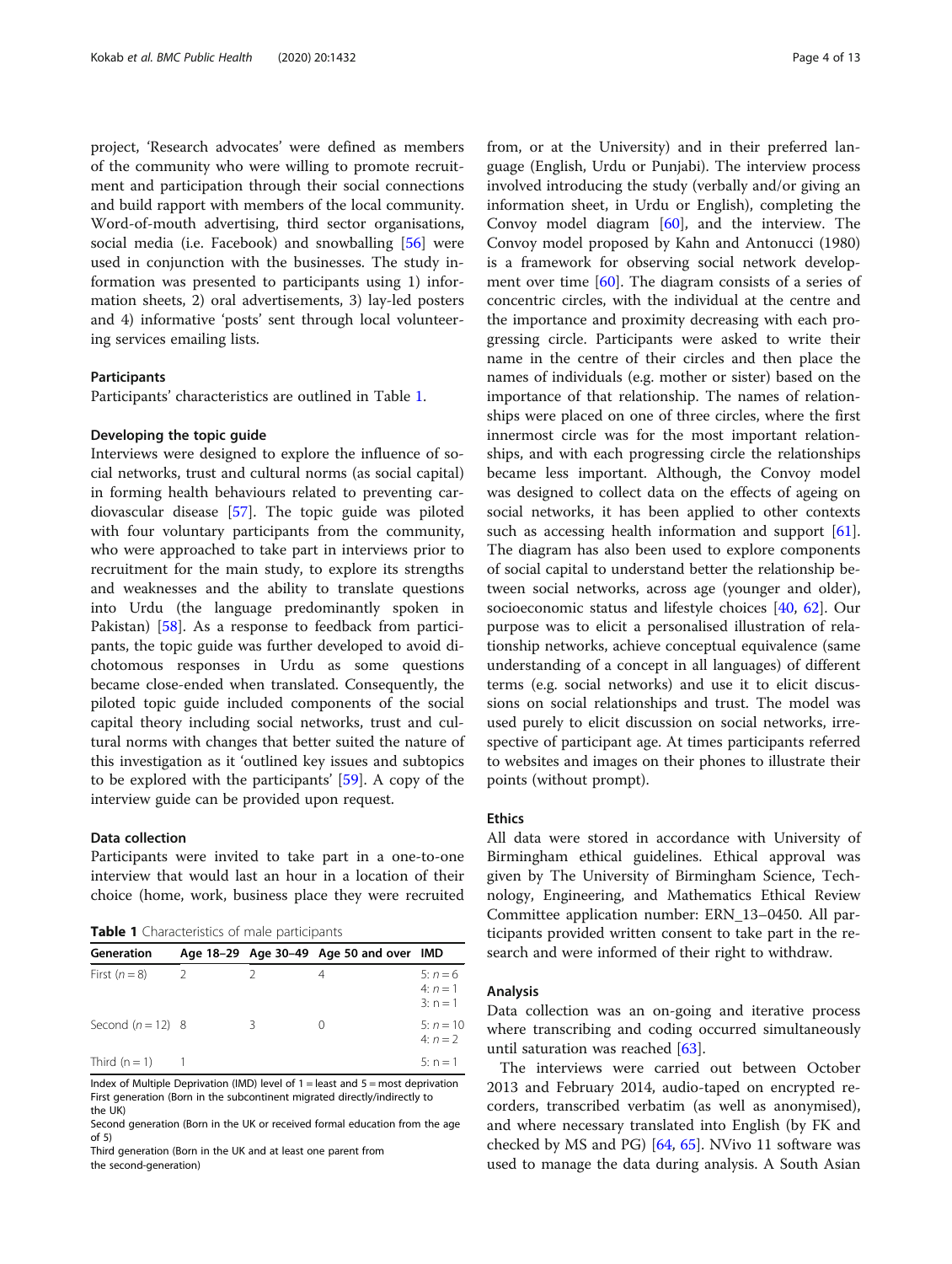researcher based at the University of Birmingham verified samples of the transcripts for conceptual equivalence, and to ensure accuracy and quality of translated material.

The framework method was used to provide a transparent outline of the analysis based on typologies (age, gender and generation), concepts, and differences and similarities [\[66](#page-12-0)]. The researchers worked through five stages of analysis: 1) familiarisation with the data, 2) identification of a thematic framework, 3) indexing (systematic application of the coding framework), 4) charting (creating charts with participant demographics and data), and 5) mapping and interpretation  $[67]$  $[67]$  $[67]$ . Data reduction was achieved by systematically placing the data into manageable charts as a process of data management and reduction [[68\]](#page-12-0). The major themes were used to categorise the frameworks as functional categories. Figure 1 illustrates the development of themes into categories.

# Results

The views of 21 tri-generational men from different educational and occupational backgrounds were analysed to understand men's perceptions of social networks and access to health support from the Pakistani migrant community across the West Midlands, UK. An outline of the different areas of the West Midlands participants were recruited from is given in Table [2.](#page-5-0)

Findings of this research will be presented by illustrating participants' views of their local area as a Pakistani microcosm and ethnic enclave, with two prominent social spaces of influence: The Mosque and the gym. Perceptions and pluralism centred around identity but were also generationally interpreted. Although all participants identified as Pakistani, self-perception was also nuanced along the lines of contrasts between Pakistani, Eastern norms with British and Western culture throughout the themes, where at times participants identified themselves as British Pakistanis and the internal conflict this brings.

# Pakistani microcosm

Pakistani microcosms in Britain can be distinct in terms of their 'rules, standards, faith, community, economy, and reality' [[73](#page-12-0)]. Within our research, participants noted how their local environment played an essential role in reinforcing traditional Pakistani norms and forming identities. The first-generation participants' narratives centred around identity and perceptions, which shed light on generational divisions.

For example;

"I used to think that once the first-generation immigrants have done their time, the next generation will be better, but unfortunately I see they are actually worse, because, their living style is different, they look distinctly different, if you look at them and their style of, the beard and all that there's single line running from there and there (gesturing to face), you don't see that in anybody else so its specific to Asian young men, the look they have. They

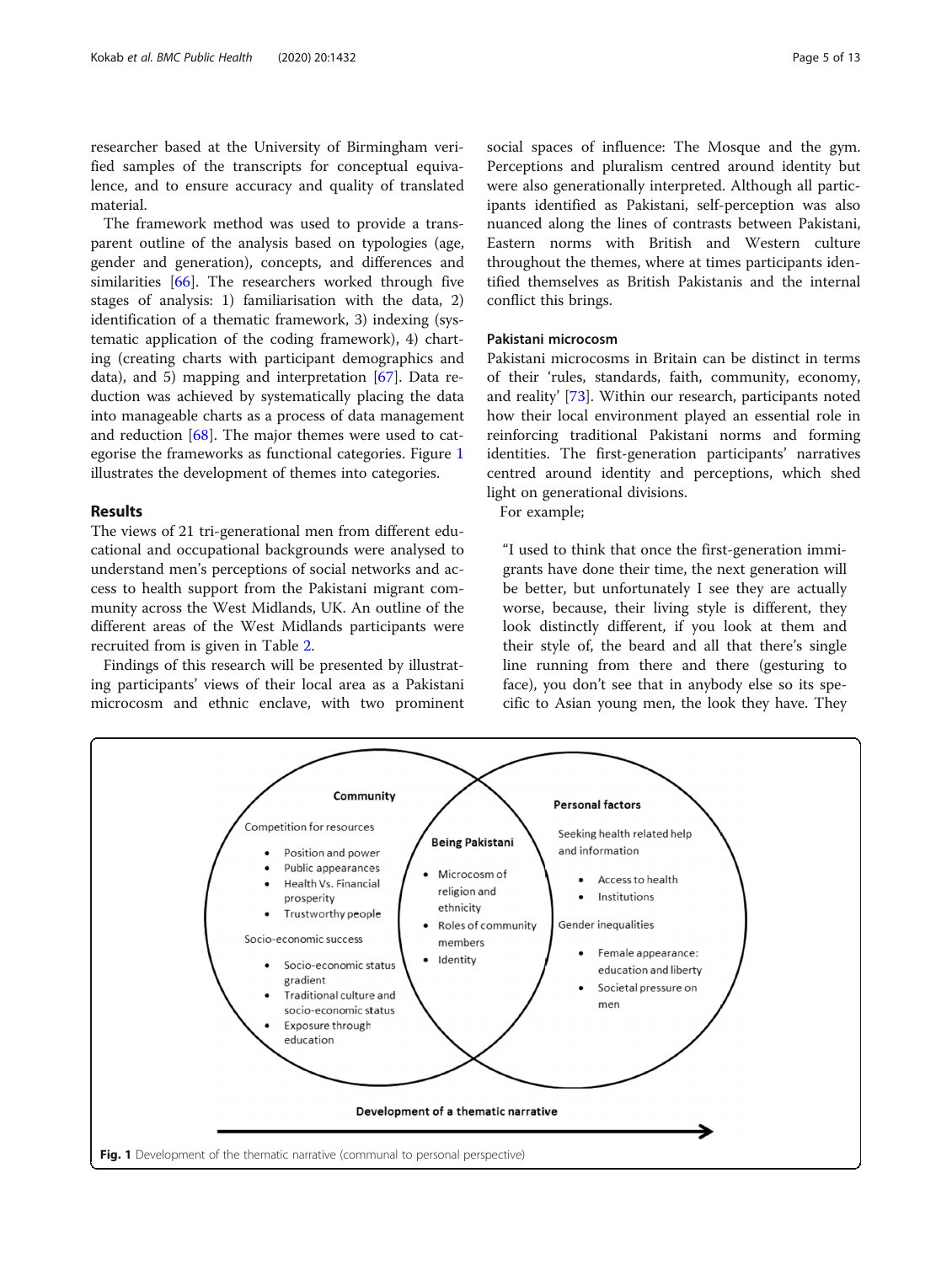| <b>Location in Birmingham</b><br>(constituency, ward and area) | <b>Description</b>                                                                                                | Population<br>total | Pakistani<br>population |
|----------------------------------------------------------------|-------------------------------------------------------------------------------------------------------------------|---------------------|-------------------------|
| Area A                                                         | Centre of industrial revolution in the Black Country                                                              | 312,952             | 10,399                  |
| Area B, G, J and K                                             | Multi-racial residential area with a diverse range of shops, contemporary<br>restaurants and cafes                | 115,904             | 37,653                  |
| Area C                                                         | Middle-class residential area, Southwest of the city-centre, leafy parks and<br>cricket ground                    | 96,568              | 2844                    |
| Area D. I and L                                                | One of the main centres for the Pakistani community but trends for<br>moving outwards                             | 126.693             | 19,484                  |
| Area E, F and H                                                | Predominantly Pakistani (Mirpuri inhabitants) characterised by take-away<br>restaurants and ethnic-specific shops | 121,678             | 46,042                  |
| Area M                                                         | Majority non-White, close to the city-centre, occupied largely by West In-<br>dian and South Asian Immigrants     | 107.090             | 12,902                  |

<span id="page-5-0"></span>Table 2 Outline of the different areas in the West Midlands

[[69](#page-12-0)–[72](#page-12-0)]

speak different, it's not a, a proper language...its slang lingo which they use"

(50+ years, first-generation, IMD 3, area B)

"The most important thing in Pakistani culture is that women have to be covered. So, most sports women are not fully covered, so that is a big decision for the family to take. So as long as the woman who is playing, if she is playing some sport and she is fully covered then I think she should be allowed to play"

(18–29 years, first-generation, IMD 5, area E)

One of the participants further provided insight into how it is possible to better navigate any tensions by accommodating Western and Eastern norms alongside each other while reflecting positively on successful acculturation into the UK.

"So, integration has never been an issue: we have maintained the good qualities of our cultural background. We have adopted lots of very, very good things, which is in this culture (British). So, I would say that is a hybrid"

(50+ years, first-generation, IMD 3, area B)

Political and socio-spatial aspects of living in a majority migrant environment affected the development of individual identities, where living in an area with high ethnic-density (i.e. that participants described as a social world defined by 'Pakistani' values) increased exposure to influences strengthening the civic notions of being Pakistani. Despite any perceived sense of security associated with living in a predominantly Pakistani area, some second-generation men felt their parents' decision to live in such areas limited exposure to other communities, cultures and social practices.

"The thing they (parents) lacked were mixing, living in the English lifestyle 'cos they weren't taught to do that and bringing up their children, English children. You can't be a Pakistani from Pakistan; your children have to be brought up like the British" (30–49 years, second-generation, IMD 4, area H)

Limited integration was viewed as a disadvantage by some participants, concerning their social development, as they vocalised the effects of limited integration and understanding of British lifestyle choices due to participants' concerns over losing their migrant culturalreligious identity [\[74](#page-12-0)].

# Social mobility and traditional values

Whereas first-generation men were preoccupied with labour intensive jobs and settlement, second-generation community members justified their need to be competitive and fulfil their aspirations to develop beyond their 'migrant' status and show trans-generational growth, e.g. by challenging stereotypical views of unhealthy and overweight Pakistani men.

"They've had their kids, they've bought their properties, they're brought their property in Pakistan; they've done enough now. I don't think they strive to live to 90 years or 100 years. I think they live to 70 and 80 years and then they're happy and that's the difference"

(30-49 years, second-generation, IMD 4, area H)

Community members were conscious of deviating from the traditional extended family model and associated norms by aiming to increase monetary capital and accessing diverse social networks. This could cause tensions between first- and second-generation men as lifestyle choices seen as 'modern' behaviours were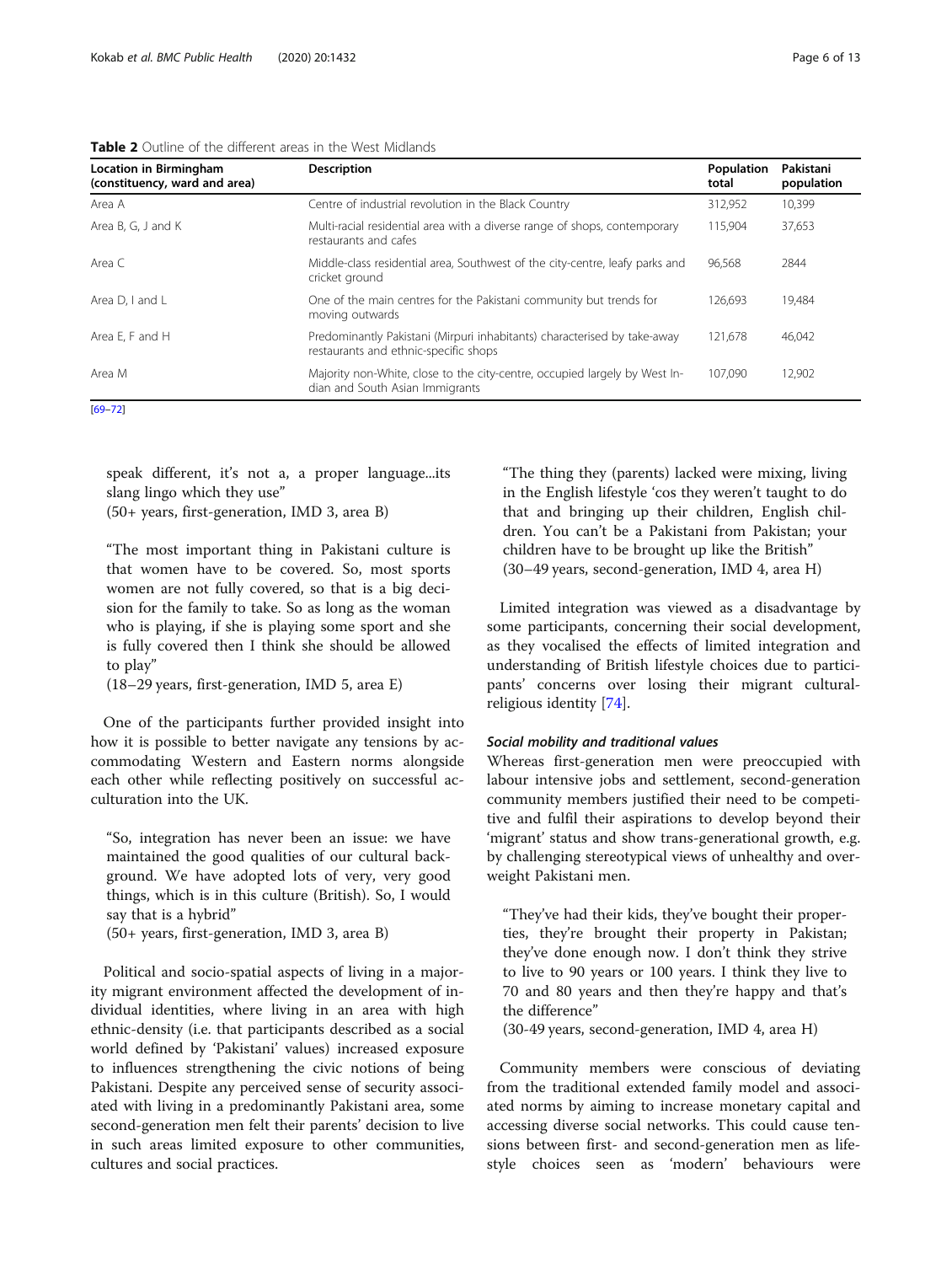associated with socio-economic success and a disregard for family values.

"You'll have the secular types, the families who are very professional, who are, you know, earning 40- 50k a year, his wife will be professional as well, I don't think they will be, [don't] do too much looking after their elders, personally, ones with traditional values, yes! But certainly, modern values, no" (30–49 years, second-generation, IMD 5, area B)

Upward social mobility towards new spaces and away from community norms in ethnic enclaves was viewed as an opportunity to limit exposure to unhealthy lifestyle choices. Living or being close to takeaways could lead to excessive calorie intake and limited physical activity in lower-income and deprived communities [[75\]](#page-12-0).

"Go to (location Site A) and that's seen as upper class. So, you will not find a takeaway for a good stretch of a mile or two. Naturally, more likely than not, because of their daily routine, most of the people working there are working 9-5, 9-6. So, most of their food is self-prepared, right, whereas our food, well, if we don't like it, you've got a chip shop right just there, ready-made for you … just what's present in the community is having an influence on your health" (18–29 years, second-generation, IMD 5, area E)

The limited socio-economic development of some members of the Pakistani community was further demonstrated in the ability of younger generations to afford to adapt their diet to suit their physical lifestyles. The narratives of moving away are intertwined with creating distance from cultural pressures and opening up to more diverse networks. At times, second-generation men chose non-traditional meals and routines to achieve their personal goals of looking masculine. The aforementioned quote also illuminates the disparity between participants from lower and more middle socio-economic status backgrounds. Participants who were adopting more middle-class values were moving away from local spaces and traditional migrant beliefs, whereas younger, working class participants were taking more ownership over spaces and trying to change the meanings, values, and beliefs in deprived communities whilst trying to efficiently utilise their existing social networks to improve their lifestyles. As some participants were recruited from areas with high levels of deprivation, it was apparent that income and occupation was associated with access to food options and related to lifestyle patterns.

# Health and social needs of first-generation men

Health spaces where members of the community can obtain healthcare and lifestyle knowledge or information (e.g. on diet and exercise) are age and generation-centric based on the different needs of older, younger and recently arrived migrant men. When outlining the key institutions that played a role in their physical, emotional and social well-being, Pakistani men noted the General Practitioner's (GP) surgery as an important source of information for first-generation men.

Generational differences were also reflected in the health-seeking behaviour of first-generation and older migrant participants who relied on the information provided by their GPs; especially when seeking assurance.

"The doctor that I know he treats me very well, he gives me medicines, anything that I need to get I get in a nice way" (50+ years, first-generation, IMD 5, area B)

Second-generation men did not share these views and were more dissatisfied by the approach used by their GP, resulting in them relying on alternative sources of information; predominately, online resources and through social networks.

"I think going to the gym has been a big contributing factor with that because you meet other individuals who you see, they've achieved good physical shape and you ask them for tips. You go online you do research, and obviously they just do that at work, in a lot of things that I've learned through academia made me aware of what things I need to look out for, what diseases there are out there and how they develop. So, I think, obviously self-education is key but all that comes through participating in these kind of activities, i.e. going to the gym, playing sports and, that's how you come across things"

For some first-generation and older men, it was recognised that the Mosque, rather than the local gym, promoted integration within the community.

"Baby steps, Rome wasn't built in a day … it's about investing that time in individuals not as cattle or herd, do you know who's got a big role to play in all this? Our own community, you and I know that the public services and strategy organisations aren't funding, and sources are very limited, our Mosques and our Gurdwaras our Hindu temples have got a big role to play in this"

(30–49 year, second-generation, IMD 5, area B)

<sup>(18</sup>–29 years, second-generation, IMD 5, area I)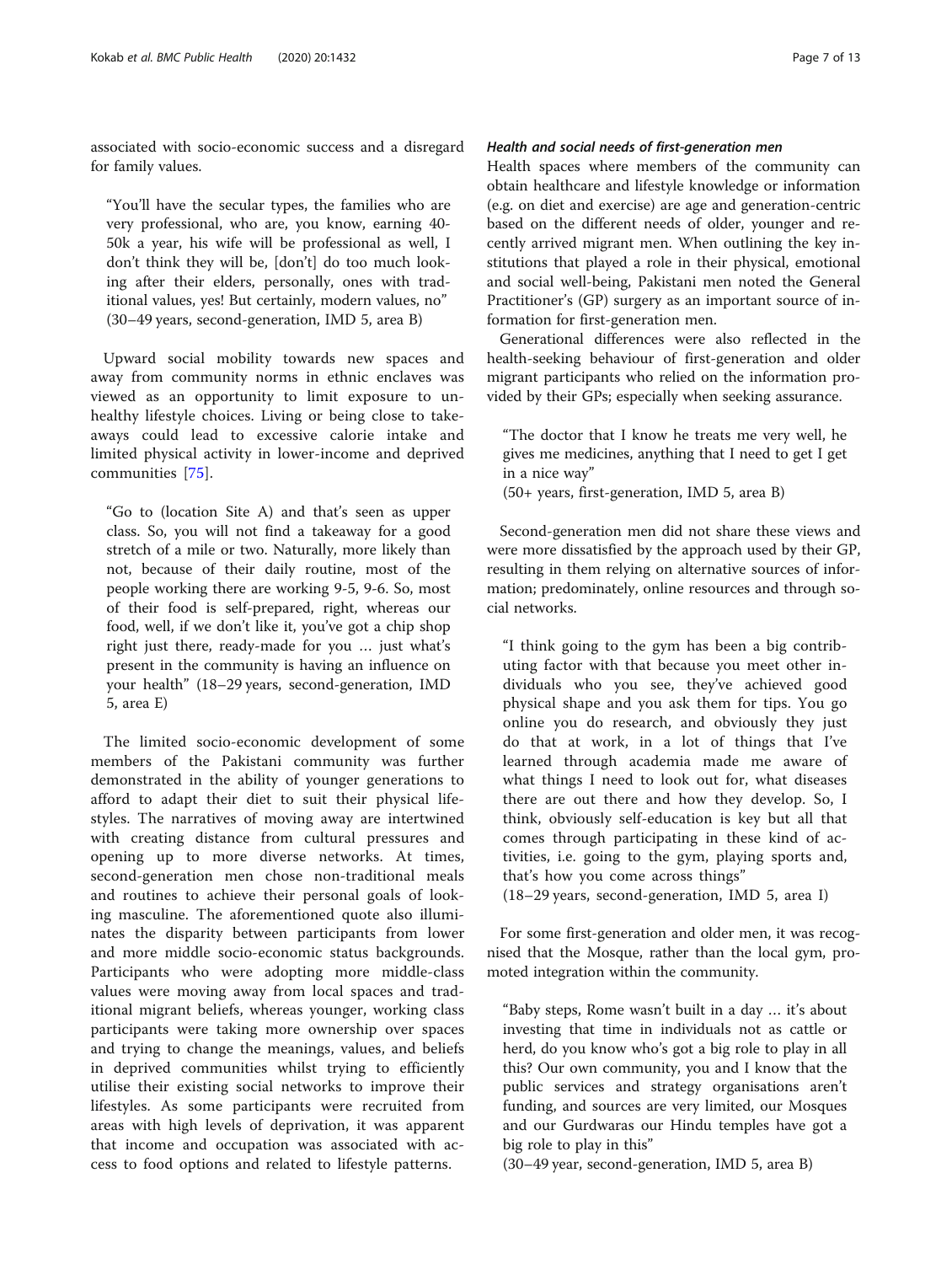Although, at times, Pakistani men of different ages and generations may be using the same health space, what is considered a health space or not differs. For example, for older men, the Mosque was considered a location for promoting dialogue and raising awareness surrounding community well-being and health.

# Ethnic enclaves and Pakistani patriarchy

First- and second-generation participants commented on the high level of perceived security threats within (interfamilial conflicts) and outside (discrimination) of their community as a motivation for monitoring and controlling women's behaviour. By sensationalising stories of women being harmed in the wider community, men could emphasise the need for their authority and vigilance.

"My sister was racially attacked, years ago. My elder sister, she used to cover (hijab) and some Black guys attacked her. She phoned me; I didn't get there in time, but my friends did though"

(30–49 years, second-generation, IMD 4, area H)

Masculinity within the context of British Pakistanis' lives was reinforced in men's attitudes towards women. Men felt a degree of responsibility in determining the level of safety in the local area for women to socialise or exercise in. Safety meant protection from physical but also ideological threats through limiting exposure to unfamiliar or novel lifestyle practices. These views also included gender perceptions, where women are expected to remain slim in maidenhood to successfully obtain a suitable spouse.

"There's more pressure on girls and I think that's what causes them to be more health conscious. I'm not saying its good pressure, but that is one of the ways, 'cos unfortunately, society, you know … a girl gains a bit of weight she's seen as unattractive or whatever, whereas a guy, even with a bit of weight if he's doing alright (financially) in life, he's very much attractive" (18–29 years, second-generation, IMD 5, area I)

Men recognised the barriers that were placed on women and the limited opportunities that were offered to them. Younger men may not actively enforce patriarchal values but recognise the role they play to inhibit women's health and well-being while supporting men within the community.

"… it's hard for the community to see women go to the gym, I think they're just expected to not really concentrate on their health much. In some cases,

guys get food cooked for them from the family (if) they want to go to the gym and work out, but if that was a girl, I don't think that would be the same case"

(18–29 years, second-generation, IMD 5, area E)

Living in a particular area further perpetuated certain expectations and gender-based roles that were difficult to negate.

# Young men's territory

# Second-generation men and the gym

Younger men preferred the gym as a social space, which they viewed as a mechanism for developing their status within the community (as providers, leaders, and protectors), access to social networks and develop physical strength, where health was not necessarily the main concern but a secondary outcome.

"I don't think they do it for health reasons because they're- people wanna go to the gym and they can do it just- they want to do it, to look good in a tshirt"

(18–29 years, second-generation, IMD 4, area H)

This participant notes that the gym provided individuals with the opportunity to shape their physique, to look a particular way for social gratification. Consequently, some men were territorial about their workout space, which they deemed unsuitable for older men and in particular women.

"If she takes that first step, she goes in, and there's a lot of sweaty guys training, making all sorts of noises, it's uncomfortable. Whereas, if you went to (brand gym), it's normal to have people of all ranges and ages and colour … whereas you come in to my gym and you see fat, hairy guys, and you're sweating 'argh' (grunting noises), the girls are not gonna want to be there …"

(18–29 years, male, second-generation, IMD 5, area E)

This participant's views on the gym encapsulate community sentiments on gender and generational differences on how individuals socialise within socially segregated spaces. The gym is a space designated for young men to shape their bodies but also develop their thinking towards social matters and issues. The nature and level of support available within the health space were targeted at young Pakistani men to develop their social capital by forming connections with others from a similar age and generation; who shared their experiences of growing up in a British Pakistani community and its encompassing cultural norms.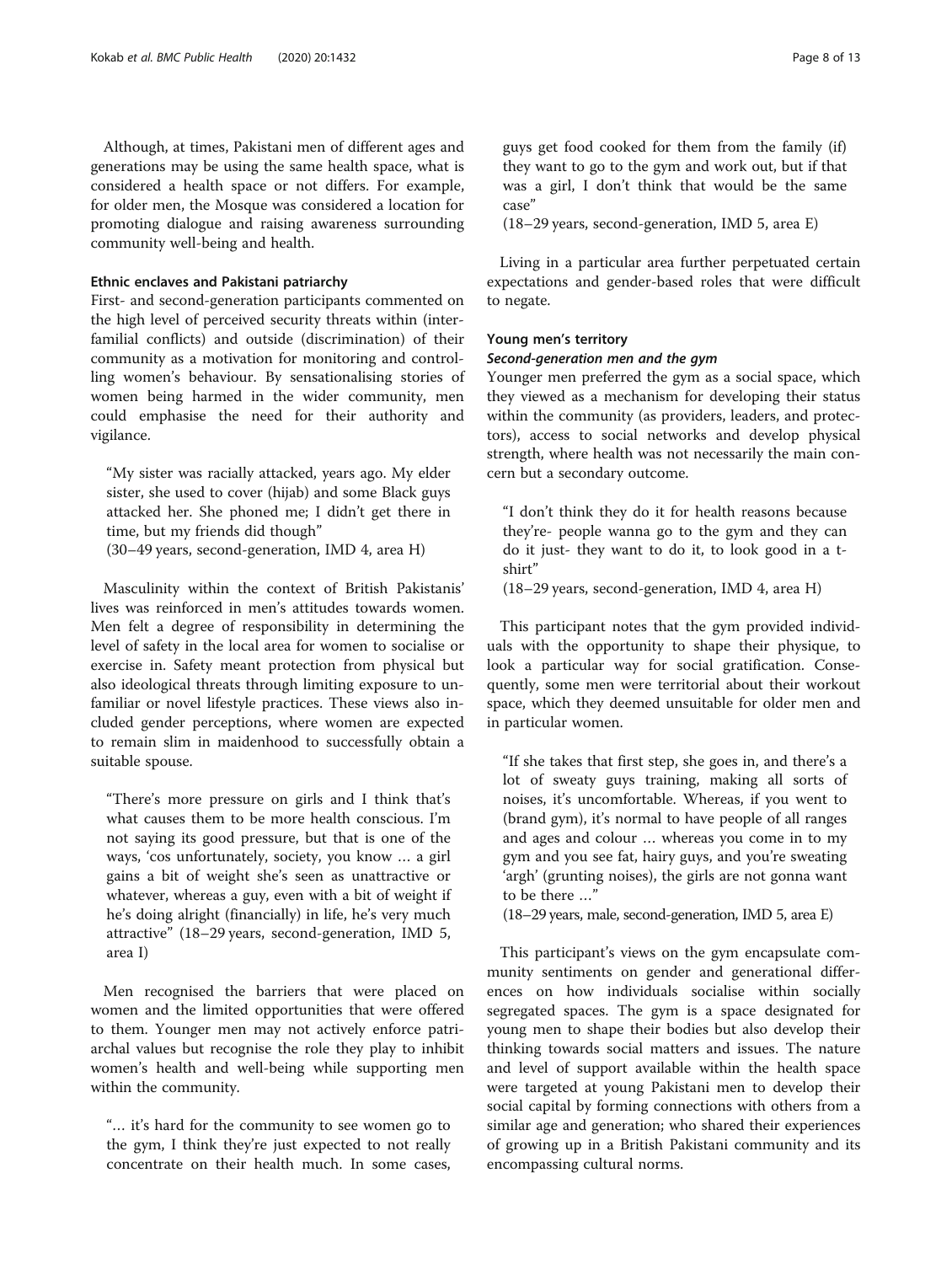Again, territorial views on 'Asian gyms' as spaces that facilitated Pakistani men's social and physical goals contribute to the dialogue on socially segregated spaces and how they can shape contemporary cultural norms:

"If you go to a White persons' gym, everything is in the same room, if you go to an Asian man's gym you've got weights and weights and weights, and you'll have a little room in the corner … it'll have like three treadmills"

(18–29 years, second-generation, IMD 5, area E)

Working out in local gyms in comparison to branded facilities also aligned with the formation of identity as one of the local 'meatheads', perceptions of socioeconomic status (men working hard to appear physically strong despite their socio-economic status) and perceived level of acceptance. This reflects more traditional Pakistani or Indian Punjabi perceptions of masculinity based on physical strength [[52\]](#page-11-0). Some participants felt more comfortable focusing on developing a muscular physique in the local gym rather than the more holistic approaches adapted by bigger brands.

"'Meatheads' meaning the big bulky guys who actually, more of a guy's gym rather than the normal health club that you'd expect, like women or stuff like that. They wouldn't be there. It's normally a guy's gym"

(18–29 years, third-generation, IMD 5, area E)

Consequently, some participants who could afford to avoid these health-related spaces described their discomfort with them;

"I just didn't feel good in that environment. Like, there was a lot of people, the way they just talked to each other, there was a lot of bad words being said, and you could sometimes smell them doing drugs or, it just wasn't a nice environment"

(18–29 years, second-generation, IMD 5, area E)

# Physical and moral strength

The gym was an arena where men shared their knowledge and experiences on how to stay fit and continue being exemplary, young Pakistani men. It became apparent that the use of their local gym as a source of inspiration, socialisation, and contest for a masculine physique contributed to the desire to be an affluent member of the community as reflected in the rivalry participants expressed in terms of their physical appearance (demonstrating masculine strength and morals). Men with a larger and stronger, socially desirable alpha-male physique were seen as role models

and better suited to hold positions of authority or leadership in their family or community.

"I've got the broad shoulders to make decisions, whether the family likes them or not, and that's the role I play in my family" (30–49 years, second-generation, IMD 4, area H)

Men developing their physical strength was a demonstration of their commitment to protecting their family and their community's cultural values and norms. In some instances, protecting (defending) the cultural norms of the community was taken literally.

"The weaker you are the more vulnerable you are to other people, the more prone you are to being attacked, so the more healthy you are you can protect yourself, you can protect your family, if you get into a fight or something and you are weak, its most likely that the person that's fighting you will be stronger than you … protection, protecting yourself, protecting your women, protecting your children, I think that is a big motivation (for going to the gym or being healthy)"

(18-29 years, first-generation, IMD 5, area E)

Despite their perceived status as protectors, Pakistani men could not infringe upon the 'tight' (established) cultural norms in the community that dictated social or personal behaviour. Consequently, 'deviant' or haram behaviour could negatively affect an individual's position within their community networks and competition to remaining in a superior authoritative (masculine) role. The desire to be an influential (physically and morally) figurehead required a balance between adopting Western behaviours (going to the gym and alternative diet) and a vigilant moral compass (against behaviours that challenge the community's norms). Pakistani men were self-conscious of how quickly they could come under scrutiny from one another in this rivalry for leadership.

"The younger generation at the moment is hot headed, and once, if they see you in good shape or that you have a good body, they get jealous, like, 'look at him, he has a good body, we don't' and even an argument can start over a petty thing"

(18–29 years, first-generation, IMD 5, area E)

Interviewees felt that young men competed with each other for a stronger physique, and not just to exert their power and dominance (control) over their family members (related to being their protector).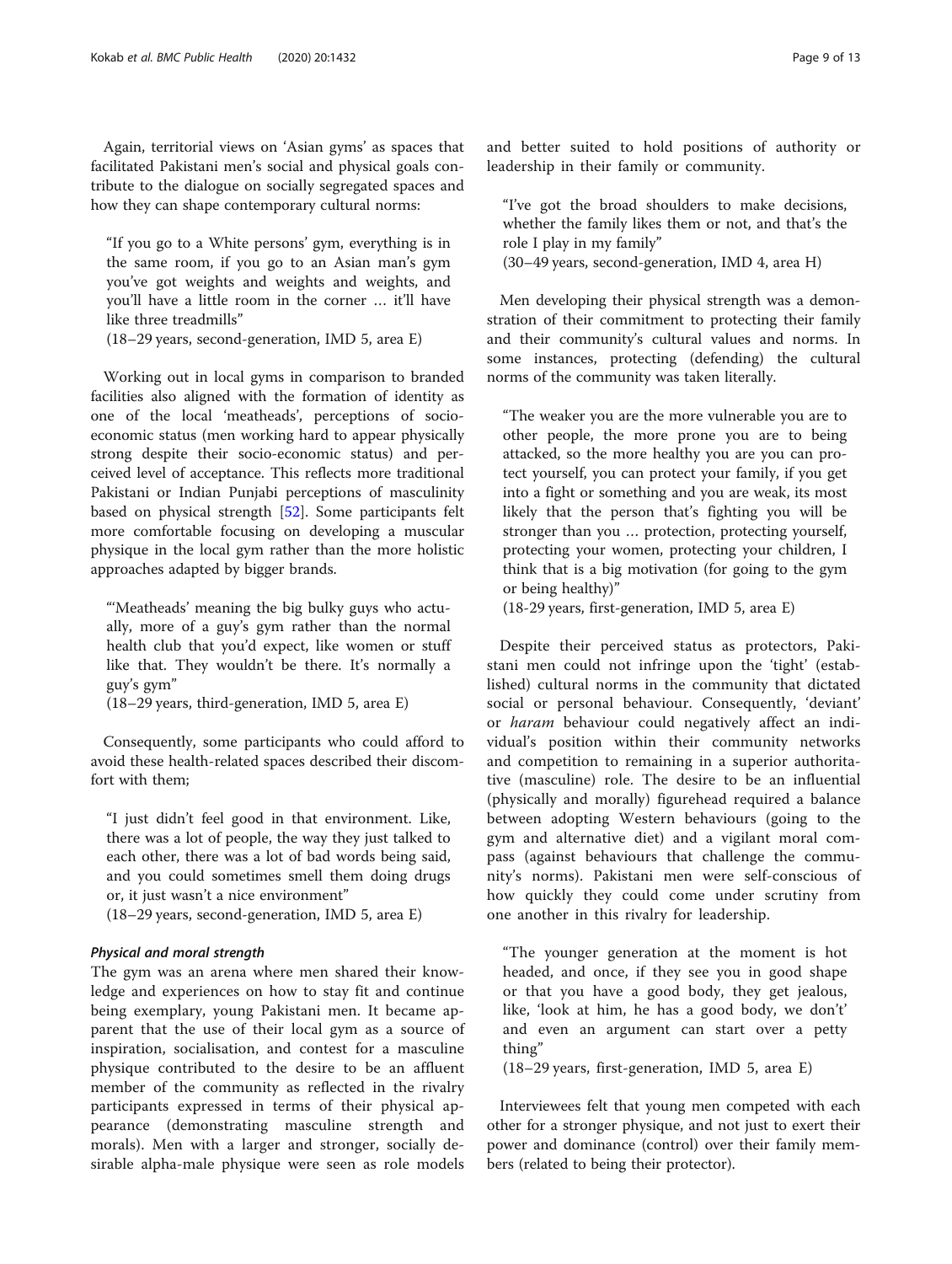# **Discussion**

Our study shows how second-generation Pakistanis in pursuit of professional careers or higher education were more likely to be exposed to diverse groups of people, and consequently have greater exposure to alternative lifestyle choices and opportunities to seek out healthcare information and support. However, second-generation descendants of migrants continued to feel disadvantaged in their ability to access potential networks of information and support due to the disparity between their experiences and that of the wider population, especially if their parents are migrants and/or speak a foreign language at home [[76](#page-12-0)]. These patterns of behaviour amongst second or third-generation community members are not unique to the Pakistani community, as generational shifts are common amongst migrants when negotiating cultural or religious ambiguity amongst other ethnic communities. Generational differences do not only have the potential to influence shifts in cultural norms but can also affect engagement and citizenship where alternative social and political opportunities are available [[77](#page-12-0)]. For example, second-generation Swedish-Sikh immigrants have struggled with different arenas of power (religious, traditional and cultural) to adopt religious norms and individual interpretations into networking opportunities within their wider social networks, e.g. self-help activities for the youth at the Gurdwara that contain contemporary issues within a traditional setting [[78](#page-12-0)].

Our findings contribute to the current understanding of the role of social motivators (such as competition for an alpha-male position) in the Pakistani community e.g. when going to the gym and moving beyond the pursuit of better physical health towards appearance in the community [\[79](#page-12-0)]. Most notably, Pakistani men viewed their local gyms (that were run by other Pakistani men in the community) as the ideal location to socialise within and familiarise themselves with the community's norms. The role the gym played as a social space for men to define their masculinity can be linked to how perceptions of masculinity are associated with traditional masculine behaviours, such as health benefits and a stronger gender identity to accumulate 'masculine capital' [[80](#page-12-0)]. 'Masculine capital' incorporates the skill sets and cultural competence required for men to fulfil social expectations in society [[81\]](#page-12-0). Second-generation men dominated their social networks through their display of physical strength; stronger men were more likely to be approached for advice and support because their size was an indicator of i) access to wider community resources e.g. the gym, ii) being able to afford an expensive, high protein diet, and iii) having knowledge of health benefits i.e. nutrition and exercise techniques.

The gym was clearly marked as a male health space. Men used social spaces to define socio-culturally and religiously

appropriate behaviours for women in their families. The impact of strong 'hegemonic masculinity' within the home during a decline in professional status at work has been noted [[81\]](#page-12-0), where the role of race, ethnicity and socio-cultural influences affect the formation of masculine identities [\[82](#page-12-0), [83\]](#page-12-0). Making an association between 'Asian'/Pakistani/'meathead' gyms to masculinity and being working class was contrasted with the 'brand' gyms for White men, women and a focus on health rather than appearance as a way of reinforcing their masculinity and control over their environment. Men from minority communities acquire dominance through responsibility and physical strength, which may lead to subordinating women in the community  $[84]$  $[84]$ . Expectations for women were not limited to the use of social spaces but included women's physical and moral appearance. Women were expected to exercise in their homes, dress modestly when in community spaces (to preserve cultural values), compared to men who can socialise outside of the familial vacuum. This behaviour created a hierarchy in the community, where greater agency is given to men for how women should behave and how to influence the local community spaces to reflect this.

Being in close proximity to similar others, participants felt they were constantly critiquing each other concerning culturally acceptable behaviours. As members of the Pakistani community tend to live in areas with a high concentration of ethnic minorities and polarised enclaves, there is a higher tendency for conflicts to arise [[85](#page-12-0)–[87](#page-12-0)]. This form of 'ghettoization'/segregation can adversely affect the lived experience within communities, with limited social capital and exposure to wider community settings [[88\]](#page-12-0).

# Limitations

Our findings present a 'snapshot', of Pakistani men living in the West Midlands, UK. How local health facilities are accessed or cater to for male health trends in the Pakistani community, should not be generalised to a wider population. However, findings may be transferable to other BAME groups. The present research provides insight into a migrant community in Britain, which may be transferable to other migrant populations in high-incomecountries. A further limitation of the study was the inability to incorporate the multi-media data shared by participants (provided with no prompt) in order to protect their identity. Participants illustrated their experiences and described their social networks using photographs and websites in a bid to help the interviewer understand their lifestyle choices. Further research incorporating images to elicit responses and develop dialogue, using 'Photovoice' or 'photo-elicitation' methods, may be beneficial [\[89](#page-12-0), [90](#page-12-0)]. Additionally, a greater effort should be made to include third-generation participants due to their limited representation in research generally.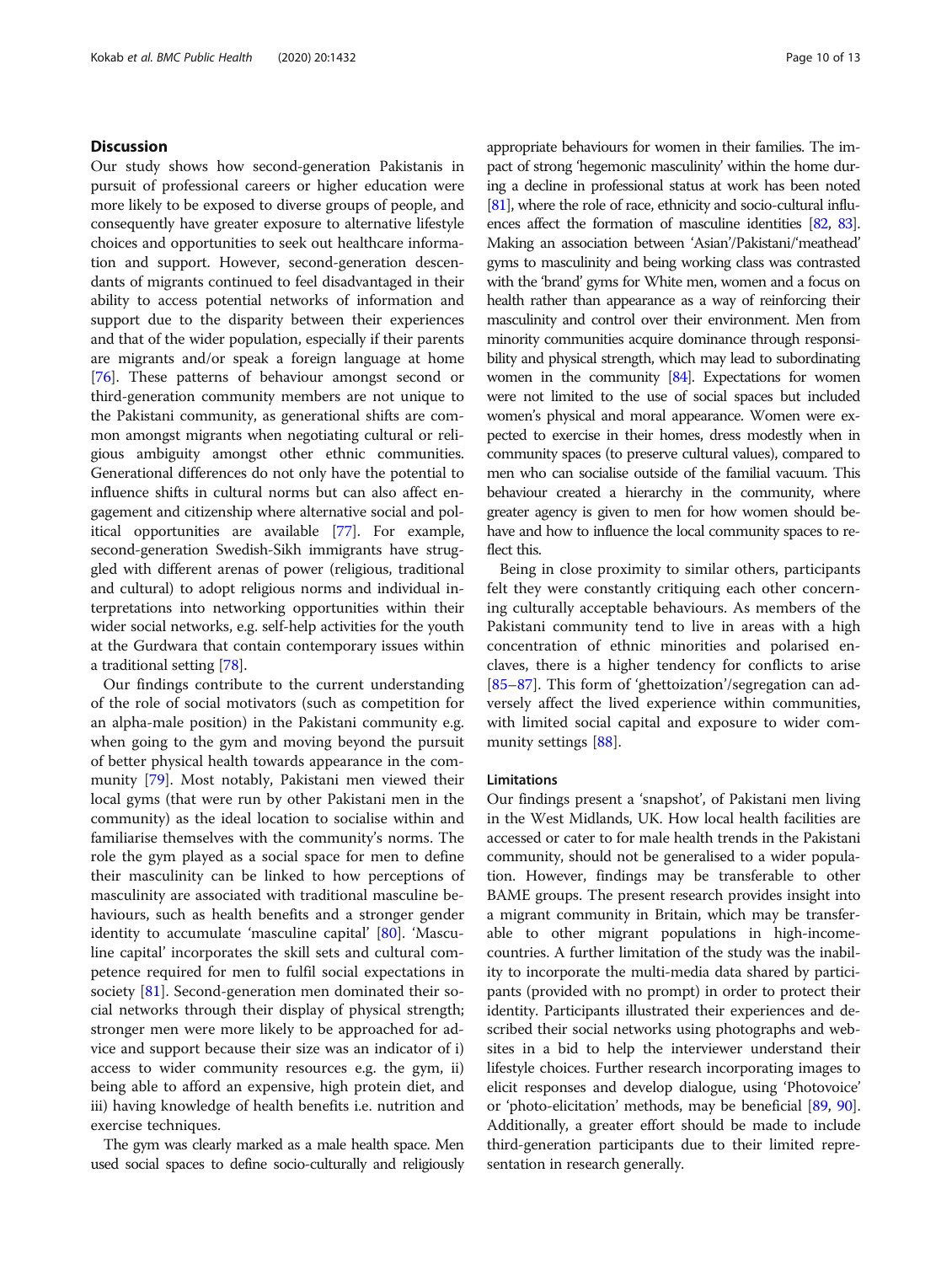<span id="page-10-0"></span>A reflexive approach was taken to consider the influence of a female interviewer completing interviews with Pakistani men. The multi-disciplinary research team (consisting of men and women from psychology, medical sociology, and clinical backgrounds, and of South Asian, British and European descent) contributed to the analysis and interpretation of the findings to minimise bias. Data collection was undertaken until saturation [[91](#page-12-0)].

# Implications for health (promotion/practice)

Recommendations can be made for better integration between primary and community care, and the uptake of health services around lifestyle changes in non-traditional health settings. Healthcare providers can adopt greater sensitivity towards socio-cultural barriers that are faced by migrant community members while trying to incorporate an understanding of personal identity and lifestyle choices [[53](#page-11-0)]. Acculturation amongst second or third-generation migrants may vary and affect their use of community and online health resources, whereby recommended (e.g. NHS) websites can be promoted [\[92\]](#page-12-0). Furthermore, an overall holistic approach to healthcare that involves family members and locally recruited staff may develop social capital amongst community members, reduce isolation and increase confidence to make healthier lifestyle choices [[93](#page-12-0), [94\]](#page-12-0). The Mosque and gym are community spaces that can be involved in health outreach activities and should be considered when designing interventions or public health campaigns that seek to engage with different members of the community; especially first-generation or younger Pakistani men.

# Conclusion

Faith centred locations, such as Mosques, are prestigious social institutions that provide an opportunity to address some of the issues surrounding support and knowledge; however, not all community members (such as younger, second-generation men or women) feel this is currently appropriate. An effort to develop centres or advocates to promote alternative, culturally appropriate lifestyle choices could support the pursuit of a healthier lifestyle across diverse migrant community populations while encouraging social engagement. Nevertheless, there is a hierarchy of socio-cultural factors that influence the formation of lifestyle choices, where health may not be a priority and trust is required to build novel support networks.

## Supplementary information

Supplementary information accompanies this paper at [https://doi.org/10.](https://doi.org/10.1186/s12889-020-09504-9) [1186/s12889-020-09504-9](https://doi.org/10.1186/s12889-020-09504-9).

Additional file 1. Interview guide. A copy of the interview guide can be provided upon request.

#### Abbreviations

BAME: Black and minority ethnic; CVD: Cardiovascular disease; CHD: Coronary heart disease; GP: General practitioner; NHS: National Health Service; UK: United Kingdom; USA: United States of America

#### Acknowledgments

N/A

## Authors' contributions

Broad conceptualisation of the study and methodology was developed by PG, LT and SG. The research focus was further developed by FK alongside PG, SG, AL and MS. Data collection and analysis was led by FK while data interpretation was completed with input from PG, SG, AL and MS. The paper was written by FK with all authors approving the final manuscript.

#### Author's information

N/A

#### Funding

No funding was obtained for this study. It was completed as part of a PhD as part of a studentship at the University of Birmingham, College of Medicine and Dentistry.

#### Availability of data and materials

The datasets generated and analysed during the current study are not publicly available due to concerns over anonymity and confidentiality, but some information is available from the corresponding author on reasonable request.

#### Ethics approval and consent to participate

Ethical approval was given by The University of Birmingham Science, Technology, Engineering, and Mathematics Ethical Review Committee application number: ERN\_13–0450. All participants provided written consent to take part in the research and were informed of their right to withdraw.

#### Consent for publication

All participants provided written consent to take part in the research and for their interviews to be used anonymously for publications. All authors have consented to the publication of this work.

#### Competing interests

The authors declare that they have no known competing financial interests or personal relationships that could have appeared to influence the work reported in this paper.

#### Author details

<sup>1</sup>Institute of Applied Health Research, The University of Birmingham, Edgbaston, Birmingham B15 2TT, UK. <sup>2</sup>School of Nursing, The University of Birmingham, Edgbaston, Birmingham B15 2TT, UK. <sup>3</sup>The Health Services Management Centre, University of Birmingham, Edgbaston, Birmingham B15 2TT, UK. <sup>4</sup> School of Health Sciences, The University of Nottingham, Nottingham NG7 2RD, UK. <sup>5</sup>Warwick Medical School, Warwick, Coventry CV4 7AL, UK.

## Received: 5 March 2020 Accepted: 6 September 2020 Published online: 21 September 2020

#### References

- 1. Bhupathiraju SN, Hu FB. Epidemiology of obesity and diabetes and their cardiovascular complications. Circ Res. 2016;118(11):1723–35.
- 2. Langellier BA, Garza JR, Glik D, Prelip ML, Brookmeyer R, Roberts CK, Peters A, Ortega AN. Immigration disparities in cardiovascular disease risk factor awareness. J Immigr Minor Health. 2012;14(6):918–25.
- 3. The NHS. The NHS longterm plan. London: NHS; 2019.
- 4. Evans H, Buck D. Tackling multiple unhealthy risk factors: emerging lessons from practice. London: The King's Fund; 2018.
- 5. Macintyre S. The patterning of health by social position in contemporary Britain: directions for sociological research. Soc Sci Med. 1986;23(4):393–415.
- 6. Becares L, Nazroo J, Albor C, et al. Examining the differential association between self-rated health and area deprivation among white British and ethnic minority people in England. Soc Sci Med. 2012;74(4):616–24.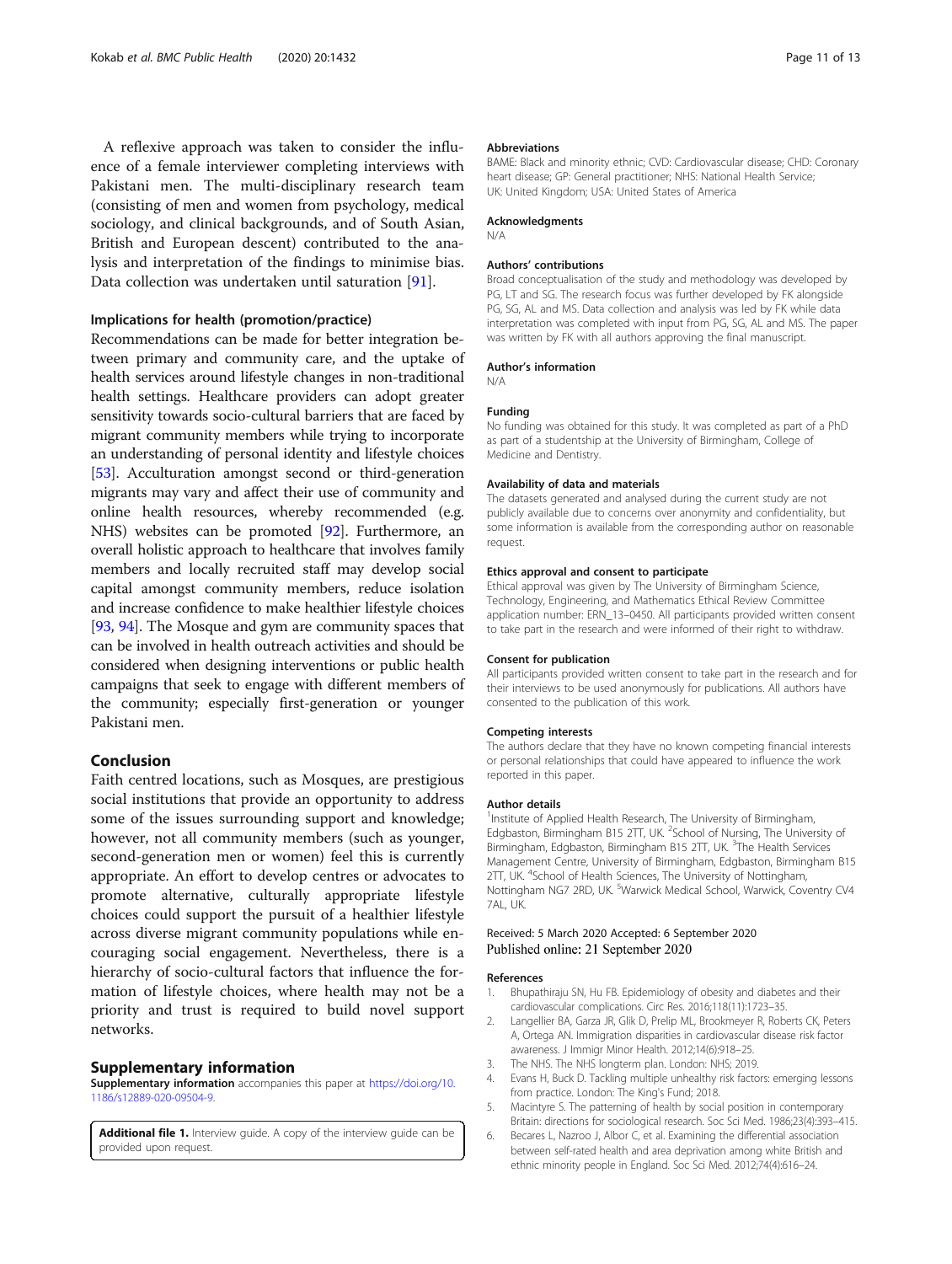- <span id="page-11-0"></span>7. Roe J, Aspinall PA, Thompson CW. Understanding relationships between health, ethnicity, place and the role of urban green space in deprived urban communities. Environ Res Public Health. 2016;13(681). [https://doi.org/10.](https://doi.org/10.3390/ijerph13070681) [3390/ijerph13070681](https://doi.org/10.3390/ijerph13070681).
- 8. Office for National statistics. (2013). KS201UK Ethnic group, local authorities in the United Kingdom. Available: [https://www.ons.gov.uk/](https://www.ons.gov.uk/peoplepopulationandcommunity/populationandmigration/populationestimates/datasets/2011censuskeystatisticsandquickstatisticsforlocalauthoritiesintheunitedkingdompart1) [peoplepopulationandcommunity/populationandmigration/](https://www.ons.gov.uk/peoplepopulationandcommunity/populationandmigration/populationestimates/datasets/2011censuskeystatisticsandquickstatisticsforlocalauthoritiesintheunitedkingdompart1) [populationestimates/datasets/2011censuskeystatisticsandquickstatisticsforlo](https://www.ons.gov.uk/peoplepopulationandcommunity/populationandmigration/populationestimates/datasets/2011censuskeystatisticsandquickstatisticsforlocalauthoritiesintheunitedkingdompart1) [calauthoritiesintheunitedkingdompart1.](https://www.ons.gov.uk/peoplepopulationandcommunity/populationandmigration/populationestimates/datasets/2011censuskeystatisticsandquickstatisticsforlocalauthoritiesintheunitedkingdompart1) Last Accessed 16/04/2019.
- 9. Agarwal SK, Lovell A. High-income Indian immigrants to Canada. South Asian Diaspora. 2010;2(2):143–63.
- 10. Holmboe-Ottesen G, Wandel M. Changes in dietary habits after migration and consequences for health: a focus on south Asians in Europe. Food Nutr Res. 2012;56(10). <https://doi.org/10.3402/fnr.v56i0.18891>.
- 11. Lucas, A; Murray, E; Kinra, S (2013) Heath beliefs of UK south Asians related to lifestyle diseases: a review of qualitative literature. J Obes, 2013. p. 827674. ISSN 2090-0708 doi:[https://doi.org/10.1155/2013/827674.](https://doi.org/10.1155/2013/827674)
- 12. British Heart Foundation. UK Factsheet. London: BHF; 2020.
- 13. Gaziano TA, Bitton A, Anand S, Abrahams-Geisel S, Murphy A. Growing epidemic of coronary heart disease in low- and middle-income countries. Curr Probl Cardiol. 2010;35(2):72–115.
- 14. Bhopal RS, Hayes L, White M. Ethnic and socio-economic inequalities in coronary heart disease, diabetes and risk factors in Europeans and south Asians. J Public Health Med. 2002. <https://doi.org/10.1093/pubmed/24.2.95>.
- 15. Scarborough P, Bhatnagar P, Kaur A, Smolina K, Wickramasinghe K, Rayner M. Ethnic differences in cardiovascular disease, 2010. Department of Public Health, University of Oxford. Oxford: British Heart Foundation; 2010.
- 16. Liu J, Davidson E, Bhopal RS, et al. Adapting health promotion interventions to meet the needs of ethnic minority groups: mixed-methods evidence synthesis. Health Technol Needs Assess NIHR HTA Programme. 2012;16(44): 1–469.
- 17. Kokab F, Greenfield S, Lindenmeyer A, Sidhu M, Tait L, Gill P. The experience and influence of social support and social dynamics on cardiovascular disease prevention in migrant Pakistani communities: A qualitative synthesis. Patient Educ Couns. 2018;101(4):619–30.
- 18. Banerjee AT, Shah BR. Differences in prevalence of diabetes among immigrants to Canada from south Asian countries. Diabet Med. 2018;35(7):937–43.
- 19. Tackey ND, Barnes H, Khambhaita P. Poverty, ethnicity and education. York: JRF programme paper: Poverty and ethnicity; 2011.
- 20. Din I. The new British: the impact of culture and community on young Pakistanis. Hampshire: Ashgate; 2016.
- 21. Werbner P. Manchester Pakistanis: division and unity. In: Clarke C, Peach C, Vertovec S, editors. South Asians overseas: migration and ethnicity. New York: Cambridge University Press; 1990. p. 331.
- 22. Ali N, Kalra VS, Sayyid S. A postcolonial people: South Asians in Britain. 1st ed. India: C. Hurst & Co (Publishers) Ltd; 2006.
- 23. Werbner P. Pakistani migration and diaspora religious politics in a global age. In: Ember M, Ember CR, Skoggard I, editors. Encyclopaedia of diasporas: immigrant and refugee cultures around the world. New York: Springer; 2005. p. 475–84.
- 24. Rogers A, Vassilev I, Sanders C, Kirk S, Chew-Graham C, Kennedy A, Protheroe J, Bower P, Blickem C, Reeves D, Kapadia D, Brooks H, Fullwood C, Richardson G. Social networks, work and network-based resources for the management of long- term conditions: a framework and study protocols for developing self-care support. Implement Sci. 2011;29(6):56.
- 25. Hyyppa MT. Healthy ties: social capital, population health and survival. Netherlands: Springer; 2010.
- 26. Becares L, Nazroo J. Social capital, ethnic density and mental health among ethnic minority people in England: a mixed-methods study. Ethn Health. 2013;18(6):544–62.
- 27. Robison LJ, Schmid AA, Siles ME. Is social capital really capital? Rev Soc Econ. 2002;60(1):1–21.
- 28. Ellison NB, Steinfield C, Lampe C. (1). The benefits of Facebook "Friends": Social Capital and college students' use of online social network sites. J Comput Mediat Commun. [https://doi.org/10.1111/j.1083-6101.2007.00367.x.](https://doi.org/10.1111/j.1083-6101.2007.00367.x)
- 29. Wilkinson R, Marmot M. Social determinants of health: the solid facts. 2nd ed. Denmark: World Health Organisation; 2003.
- 30. Gottlieb BH, Sylvestre JC. Social support in the relationship between older adolescents and adults. In: Hurrelmann K, Hamilton SF, editors. Social problems and social contexts in adolescence: perspectives across boundaries. New York: Transaction Publishers; 1996. p. 153.
- 31. Villalonga-Olives E, Kawachi I. The measurement of bridging social capital in population health research. Health Place. 2015;36:47–56.
- 32. Hoogerbrugge MM, Burger MJ. Neighborhood-based social capital and life satisfaction: the case of Rotterdam, the Netherlands. Urban Geogr. 2018; 39(10):1484–509.
- 33. Browne-Yung ZA, Baum F. 'Faking til you make it': social capital accumulation of individuals on low incomes living in contrasting socioeconomic neighbourhoods and its implications for health and wellbeing. Soc Sci Med. 2013;85:9–17.
- 34. D'Addario S, Hiebert D, Sherrell K. Restricted access: the role of social capital in mitigating absolute homelessness among immigrants and refugees in the GVRD. Urban Refuge. 2007;24(1):107–15. [https://doi.org/10.25071/1920-](https://doi.org/10.25071/1920-7336.21372) [7336.21372.](https://doi.org/10.25071/1920-7336.21372)
- 35. Katbamna S, Ahmad W, Bhakta P, Baker R, Parker G. Do they look after their own? Informal support for south Asian carers. Health Soc Care Community. 2004;12(5):398–406.
- 36. Vassilev I, Rogers A, Sanders C, et al. Social networks, social capital and chronic illness self-management: a realist review. Chronic Illn. 2011;7(1):60–86.
- 37. Galdas PM, Ratner PA, Oliffe JL. A narrative review of south Asian patients' experiences of cardiac rehabilitation. J Clin Nurs. 2012;21(1–2):149–59.
- 38. Fischbacher C, Hunt S, Alexander L. How physically active are south Asians in the United Kingdom? A literature review. J Public Health. 2004;26:250–8.
- 39. Daniel M, Wilbur J. Physical activity among south Asian Indian immigrants: an integrative review. Public Health Nurs. 2011;28(5):389–401.
- 40. Horne M, Tierney S. What are the barriers and facilitators to exercise and physical activity uptake and adherence among south Asian older adults: A systematic review of qualitative studies. Prev Med. 2012;55(4):276–84.
- 41. Britton J. Muslim men, racialised masculinities and personal life. Sociology. 2019;53(1):36–51.
- 42. Tufail W. Media, state and 'political correctness': the racialisation of the Rotherham child sexual abuse scandal. In: Bhatia M, Poynting S, Tufail W, editors. Media, crime and racism. Palgrave studies in crime, media and culture. Cham: Palgrave Macmillan; 2018.
- 43. Maxwell R. Muslims, south Asians and the British mainstream: a national identity crisis? West Eur Polit. 2006;29(4):736–56.
- 44. Dhami S, Sheikh A. The Muslim family: predicament and promise. West J Med. 2000;173(5):352–6.
- 45. Predelli LN. Interpreting gender in Islam: A case study of immigrant Muslim women in Oslo, Norway. Gend Soc. 2004;18(4):473–93.
- 46. Antonucci TC, Akiyama H. Social networks in adult life and a preliminary examination of the convoy model. J Gerontol. 1987;42(5):519–27.
- 47. Office for National Statistics (2011) Ethnicity facts and figures, Available at: [https://www.ethnicity-facts-figures.service.gov.uk/british-population/](https://www.ethnicity-facts-figures.service.gov.uk/british-population/demographics/people-born-outside-the-uk/latest) [demographics/people-born-outside-the-uk/latest](https://www.ethnicity-facts-figures.service.gov.uk/british-population/demographics/people-born-outside-the-uk/latest) Accessed 8 Feb 2019.
- 48. Birmingham City Council, Census 2011 population and migration profile for wards and constituencies in Birmingham, Available at: [https://www.](https://www.birmingham.gov.uk/downloads/file/4616/census_2011_population_profile_for_small_areas_in_birminghamxls) [birmingham.gov.uk/downloads/file/4616/census\\_2011\\_population\\_profile\\_](https://www.birmingham.gov.uk/downloads/file/4616/census_2011_population_profile_for_small_areas_in_birminghamxls) [for\\_small\\_areas\\_in\\_birminghamxls](https://www.birmingham.gov.uk/downloads/file/4616/census_2011_population_profile_for_small_areas_in_birminghamxls). Accessed 12/09/19.
- 49. Hussain-Gambles M, Atkin K, Leese B. South Asian participation in clinical trials: the views of lay people and health professionals. Health Policy. 2006; 77(2):149–65.
- 50. Lie MLS. Methodological issues in qualitative research with minority ethnic research participants. Res Policy Plan. 2006;24(2):91–103 Cortazzi et al 2011.
- 51. Ahmed F, Abrl GA, Lloyd CE, Burt J, Roland M. Does the availability of a south Asian language in practices improve reports of doctor-patient communication from south Asian patients? Cross sectional analysis of a national patient survey in English general practices. BMC Fam Pract. 2015;16(55):1–12.
- 52. Sidhu M, Kokab F, Jolly K, Marshall T, Gale NK, Gill P. Methodological challenges to cross-language qualitative research with south Asian communities living in the UK. Fam Med Community Health. 2016;3(3).
- 53. Palinkas LA, Horwitz SM, Green CA, Wisdom JP, Duan N, Hoagwood K. Purposeful sampling for qualitative data collection and analysis in mixed method implementation research. Admin Pol Ment Health. 2015;42(5):533–44.
- 54. Soldatic K, Morgan H, Roulstone A. Disability, spaces and places of policy exclusion. Oxon and New York: Routledge; 2014.
- 55. Browne K. Snowball sampling: using social networks to research nonheterosexual women. Int J Soc Res Methodol. 2003;8(1):47–60.
- 56. Lin N. Social capital: A theory of social structure and action. New York: Cambridge University Press; 2001.
- 57. Ayres A. Speaking like a state: language and nationalism in Pakistan. UK: Cambridge University Press; 2009.